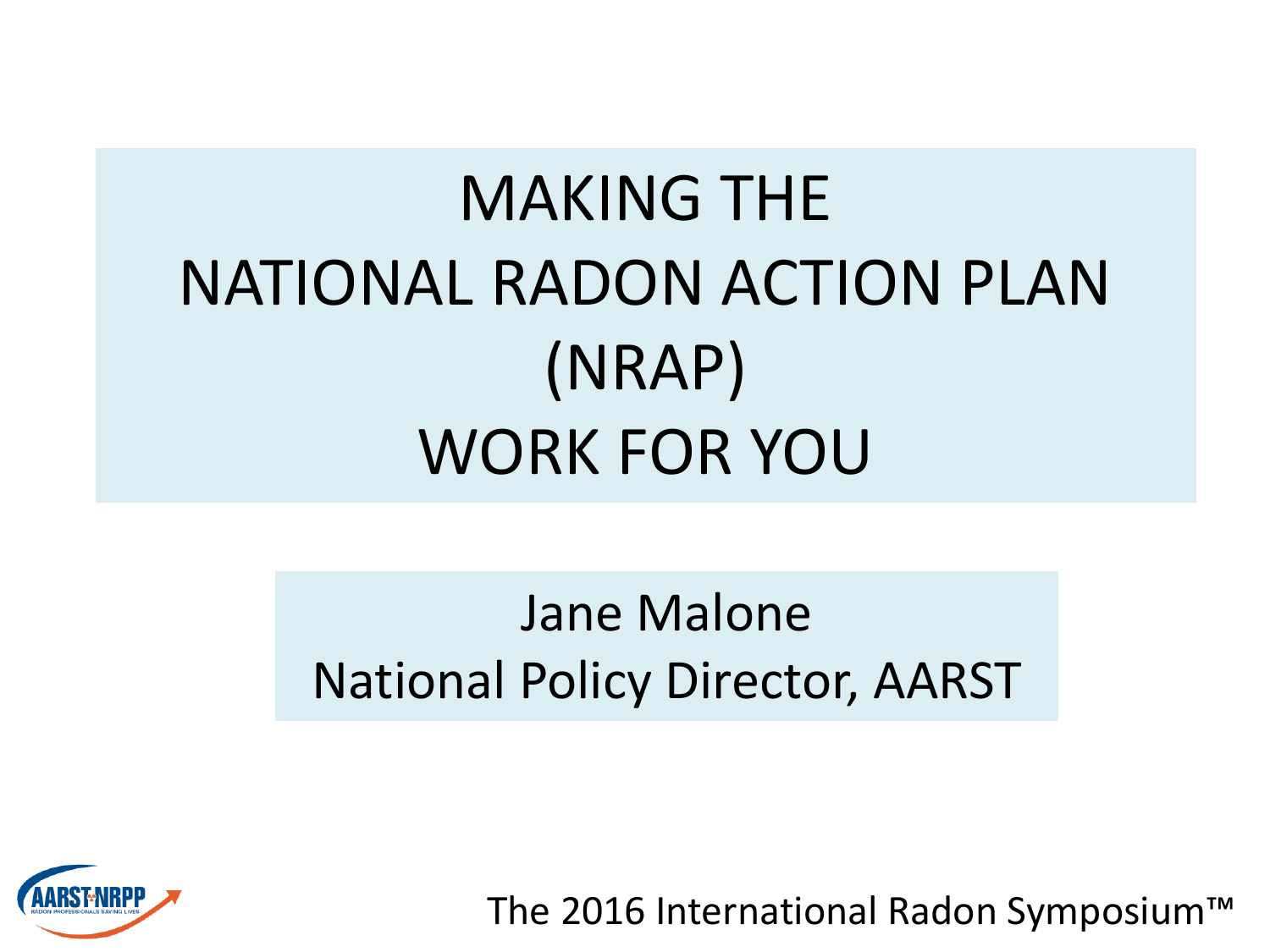

### **The** National **Radon Action Plan** A STRATEGY A STRATEGY<br>for SAVING LIVES

**Developed and Endorsed by:**

**American Lung Association American Association of Radon Scientists and Technologists American Society of Home Inspectors Cancer Survivors Against Radon Children's Environmental Health Network Citizens for Radioactive Radon Reduction Conference of Radiation Control Program Directors Environmental Law Institute National Center for Healthy Housing US Department of Health and Human Services US Department of Housing and Urban Development US Environmental Protection Agency**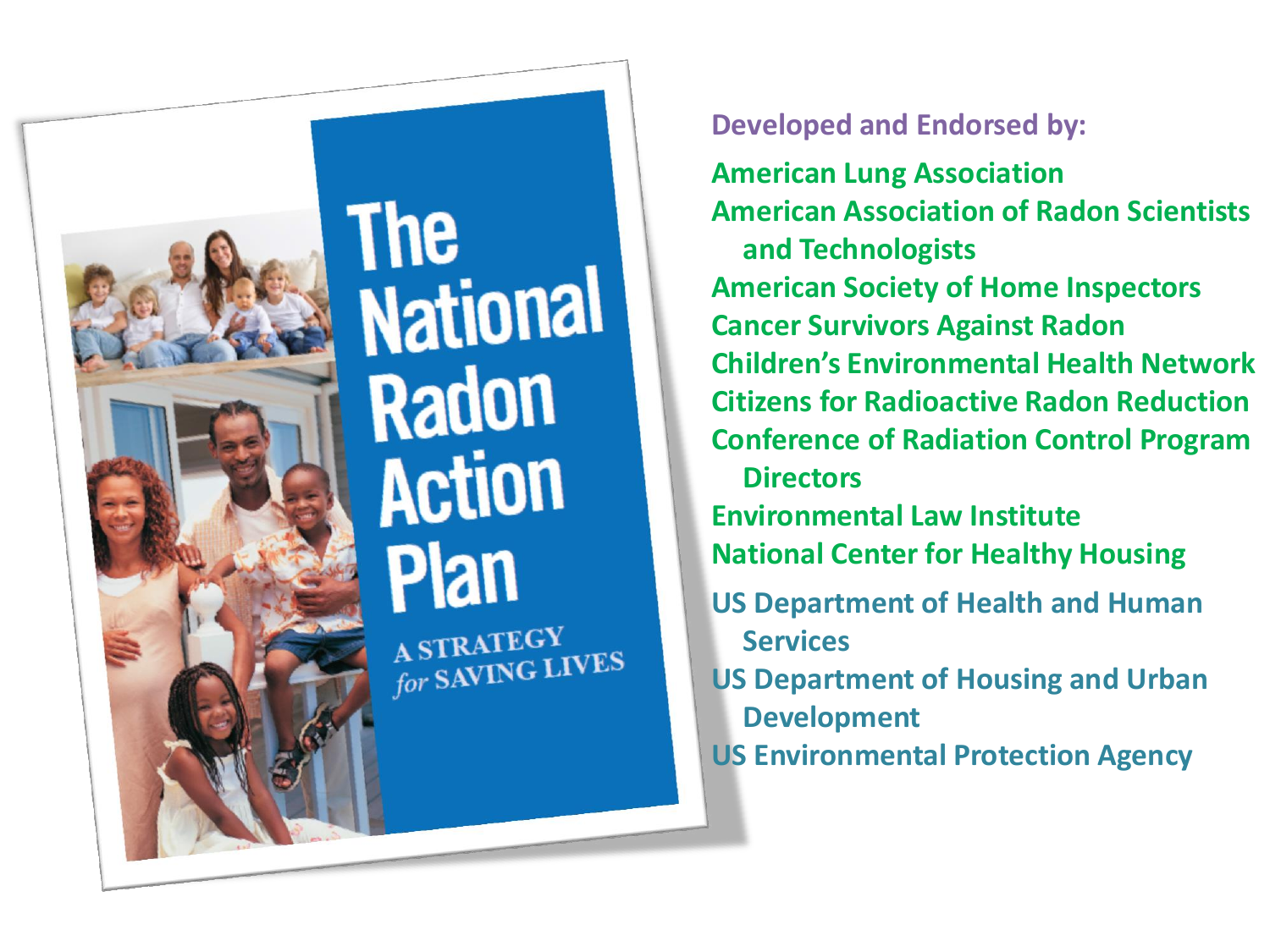### The NRAP is a long-range strategy to eliminate avoidable radon-induced lung cancer

Incorporate radon testing, radon mitigation and radonresistant construction into systems that govern purchasing, financing, constructing and renovating homes and other buildings,

making simple and proven technologies standard practices

to reduce radon risk in 5 million homes and save 3,200 lives by 2020

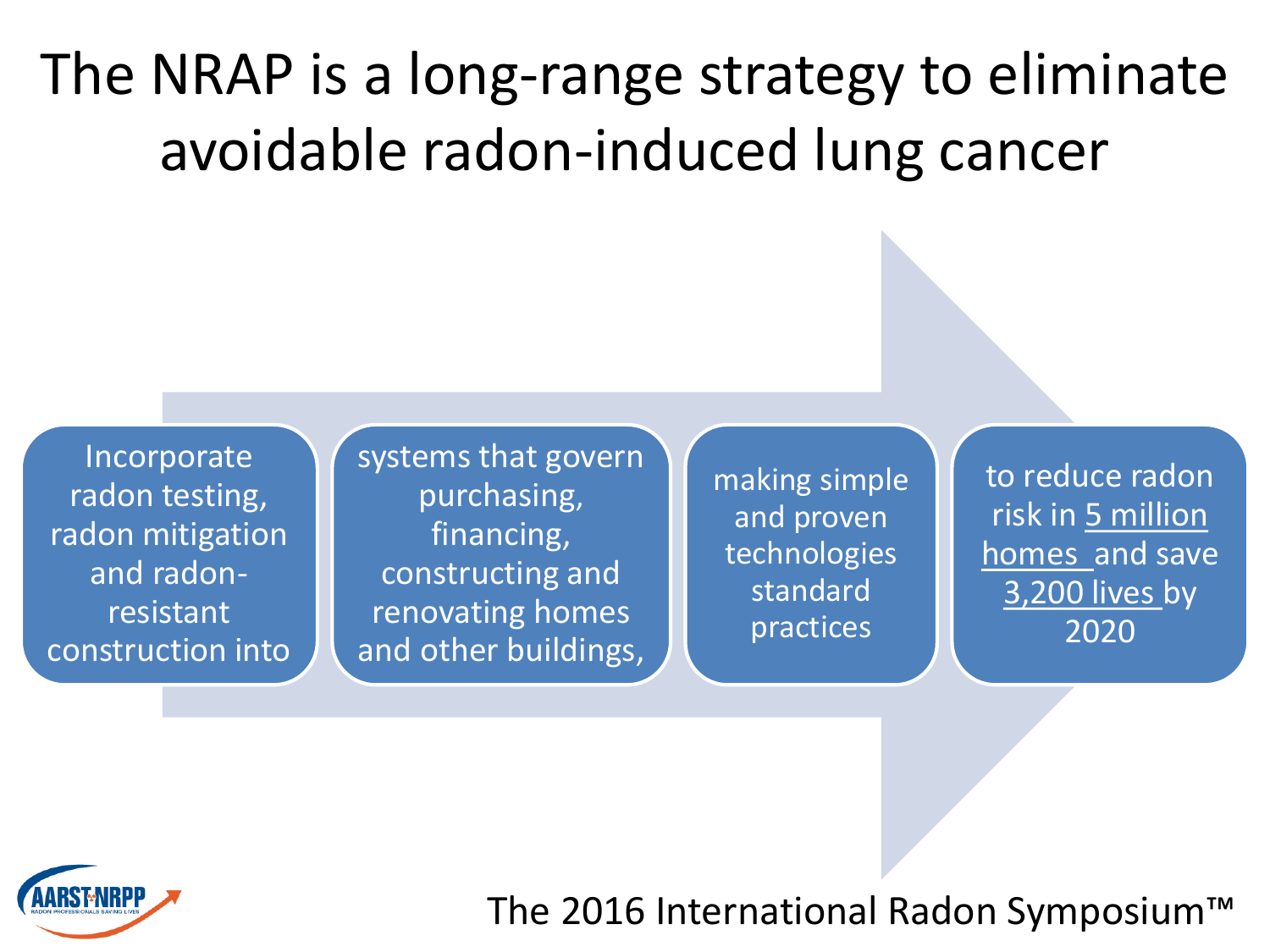# **National Radon Action Plan Core Components**



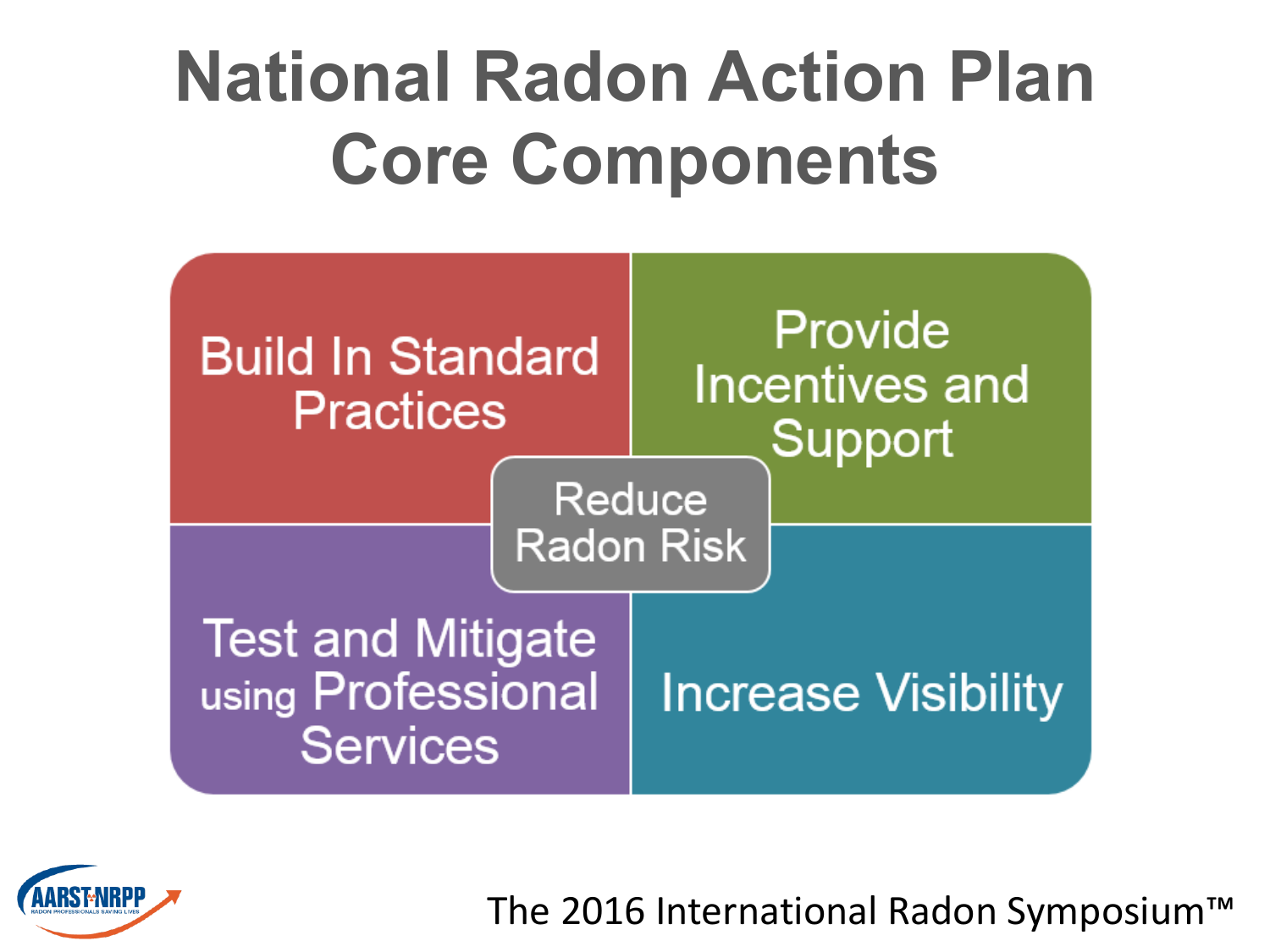### **#1: Build In Radon Risk Reduction**

- 1. Housing finance and insurance industries take action that increase radon testing and mitigation in homes.
- 2. State and local building codes require that homes be built to resist radon.
- 3. Energy upgrades include radon risk reduction as standard practice where needed.

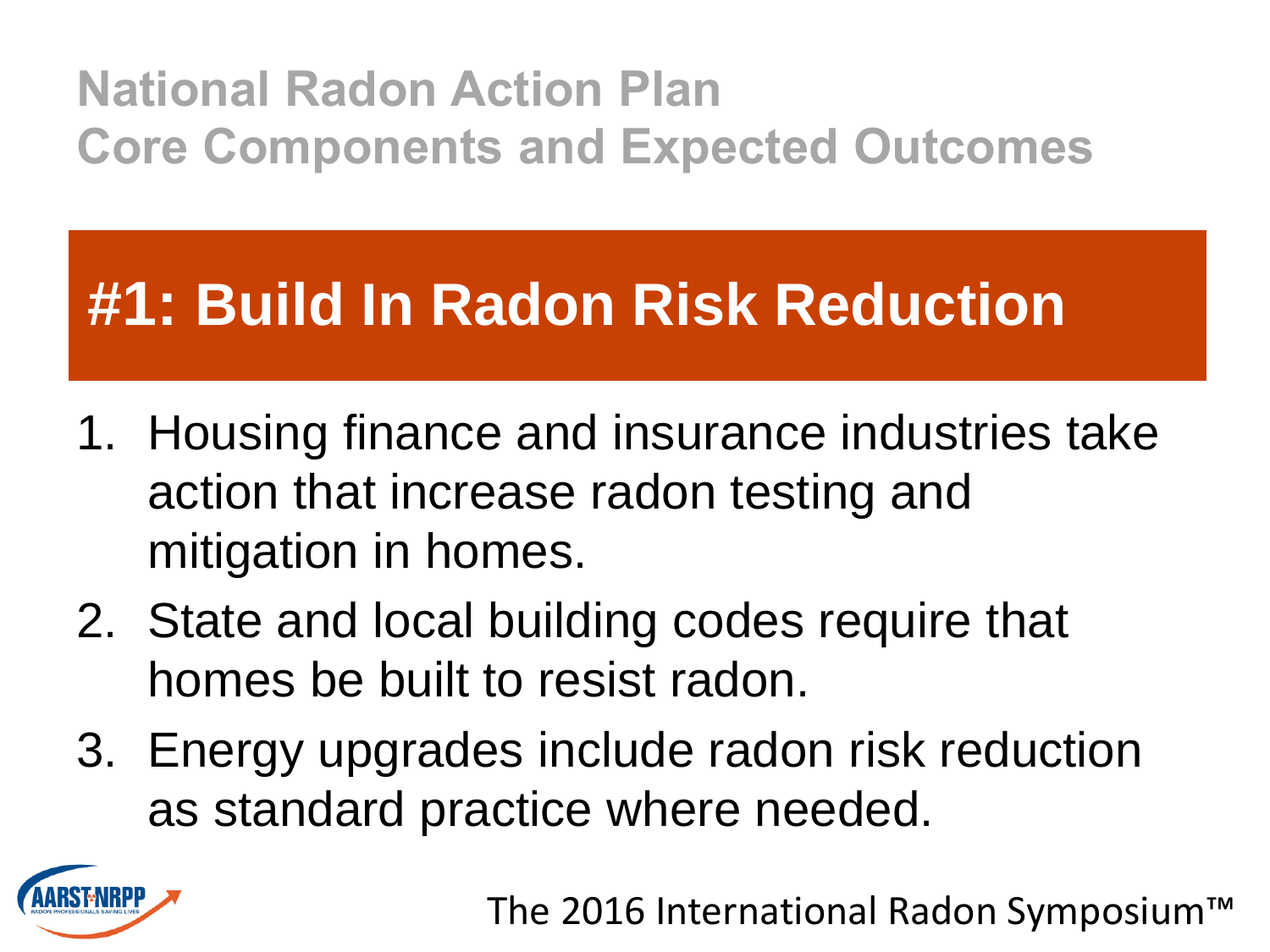#### **2: Provide Incentives and Support for Radon Risk Reduction**

- 1. Programs promoting healthy homes reduce radon risk.
- 2. New sources of funding are available to motivate homeowners to test for and mitigate high radon levels.
- 3. Mitigation is financed in buildings where the occupants are unable to afford testing and mitigation on their own.
- 4. Tax incentives increase radon testing and mitigation.

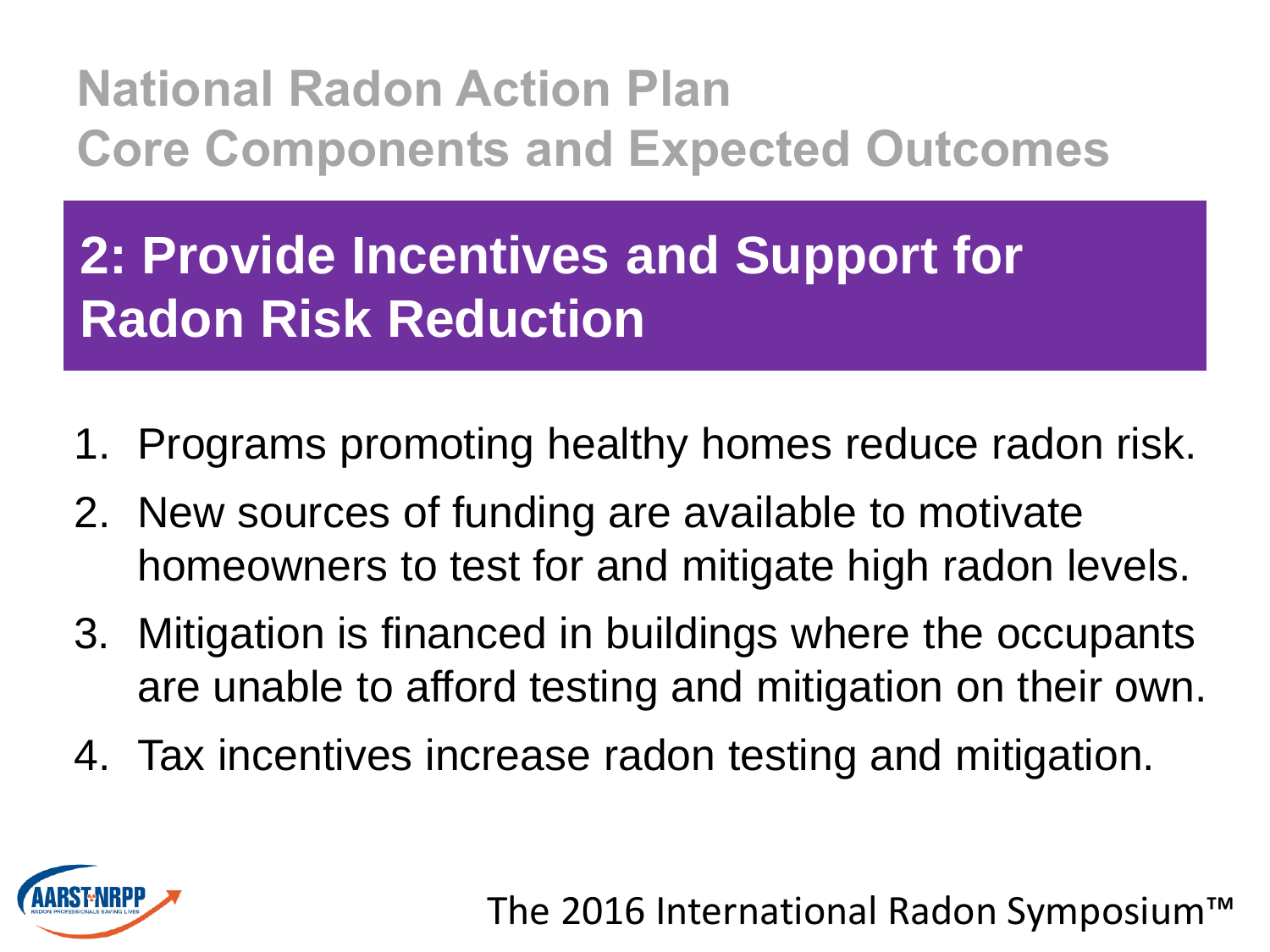### **#3: Build Capacity to Test and Mitigate Using Professional Radon Services**

- 1. Quality professional standards for certified radon services industry are widely recognized, disseminated and adopted.
- 2. Home health and safety training programs for inhome service practitioners routinely include radon.
- 3. More certified radon professionals are available nationwide.

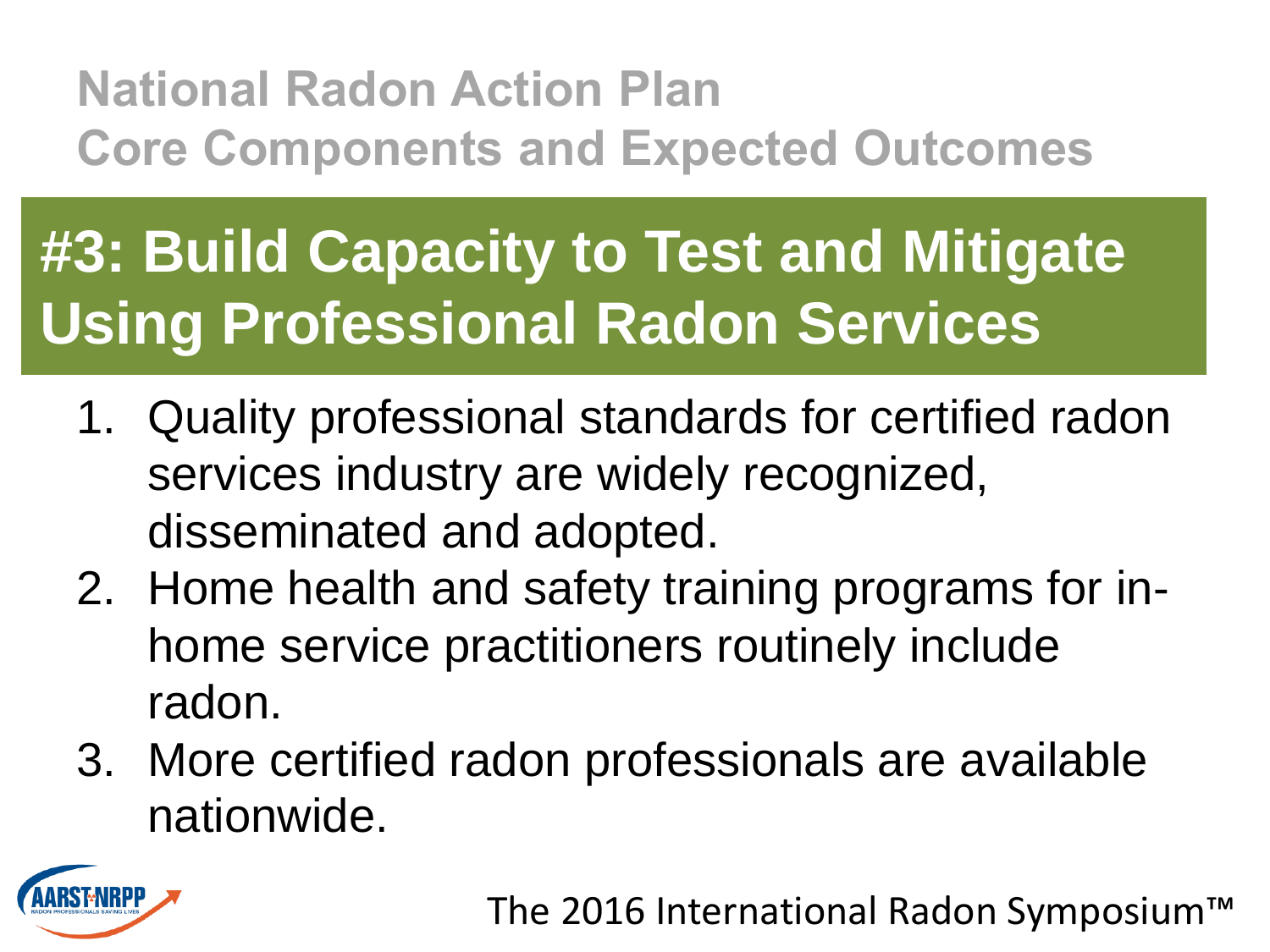### **#4: Increase Visibility for Radon Issue**

- 1. State/ local laws require sellers disclose radon information to prospective buyers.
- 2. State cancer plans call for reducing radon.
- 3. Increased/effective communication that radon is a serious risk that needs to be a priority.
- 4. Medical, public health and childcare practitioners educate patients and families about radon.

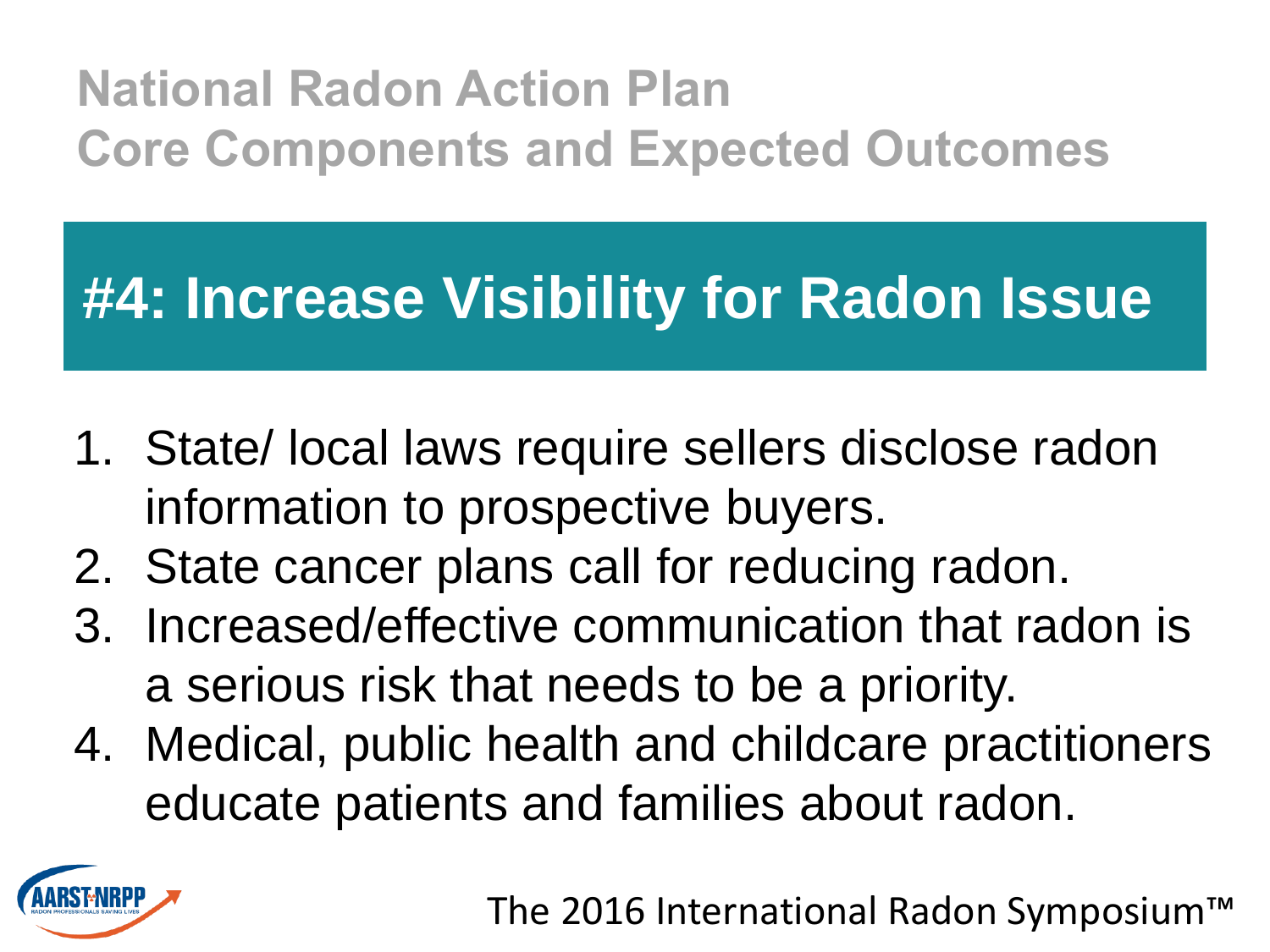NRAP's Opportunities for Radon Professionals

- Marketing tool
- Connecting for systems change
- Demonstrating the trend

As the NRAP gains visibility and the risk reduction movement grows, demand for radon services grows.

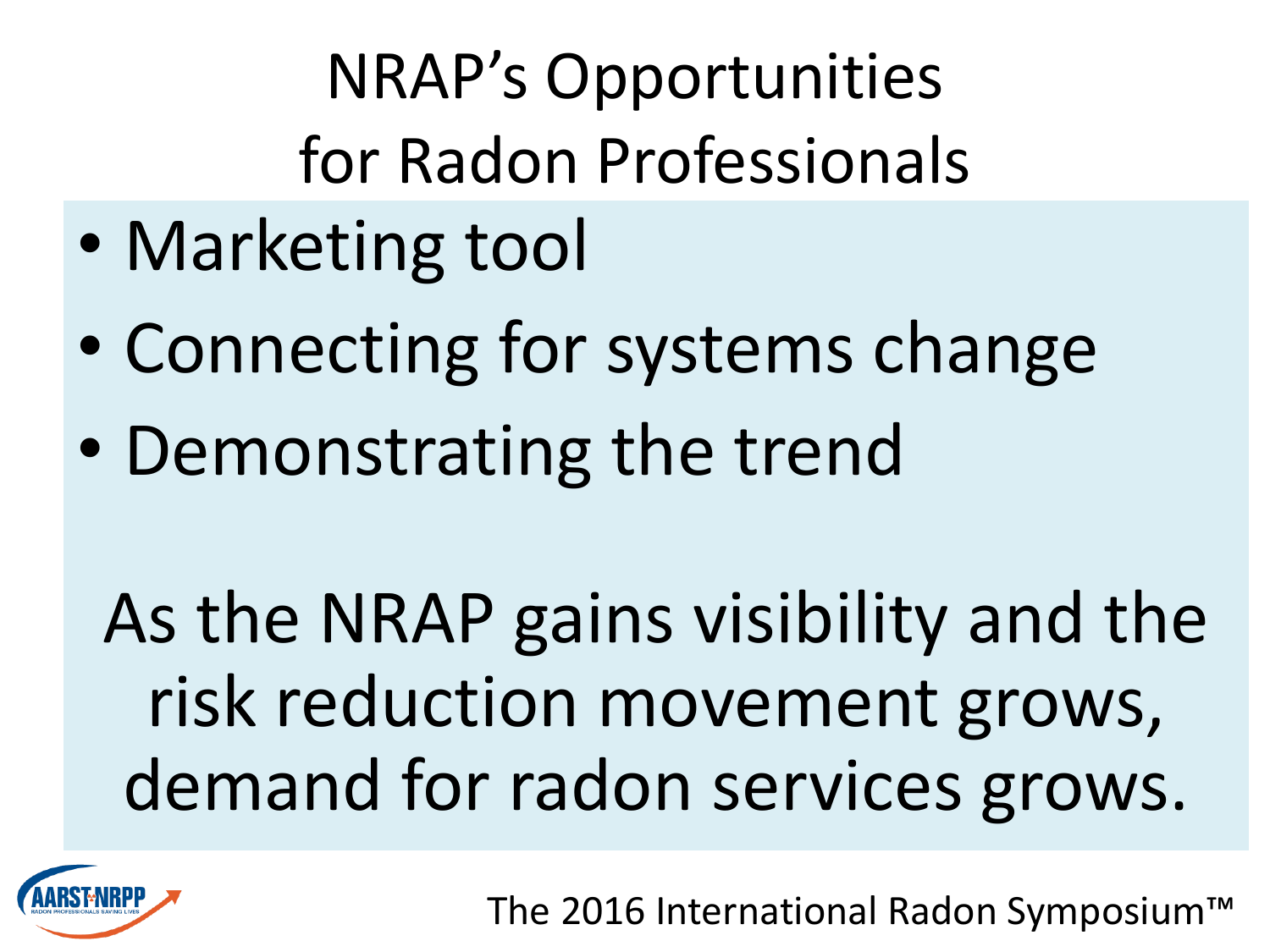# What is Marketing?

- The science and art of
	- Exploring,
	- Creating, and
	- Delivering value to a company
- Satisfy the needs of a target market at a profit
	- Target specific consumer groups
- Add value to the firm and or the product - and the radon profession's brand
- Bring the customer to the purchase

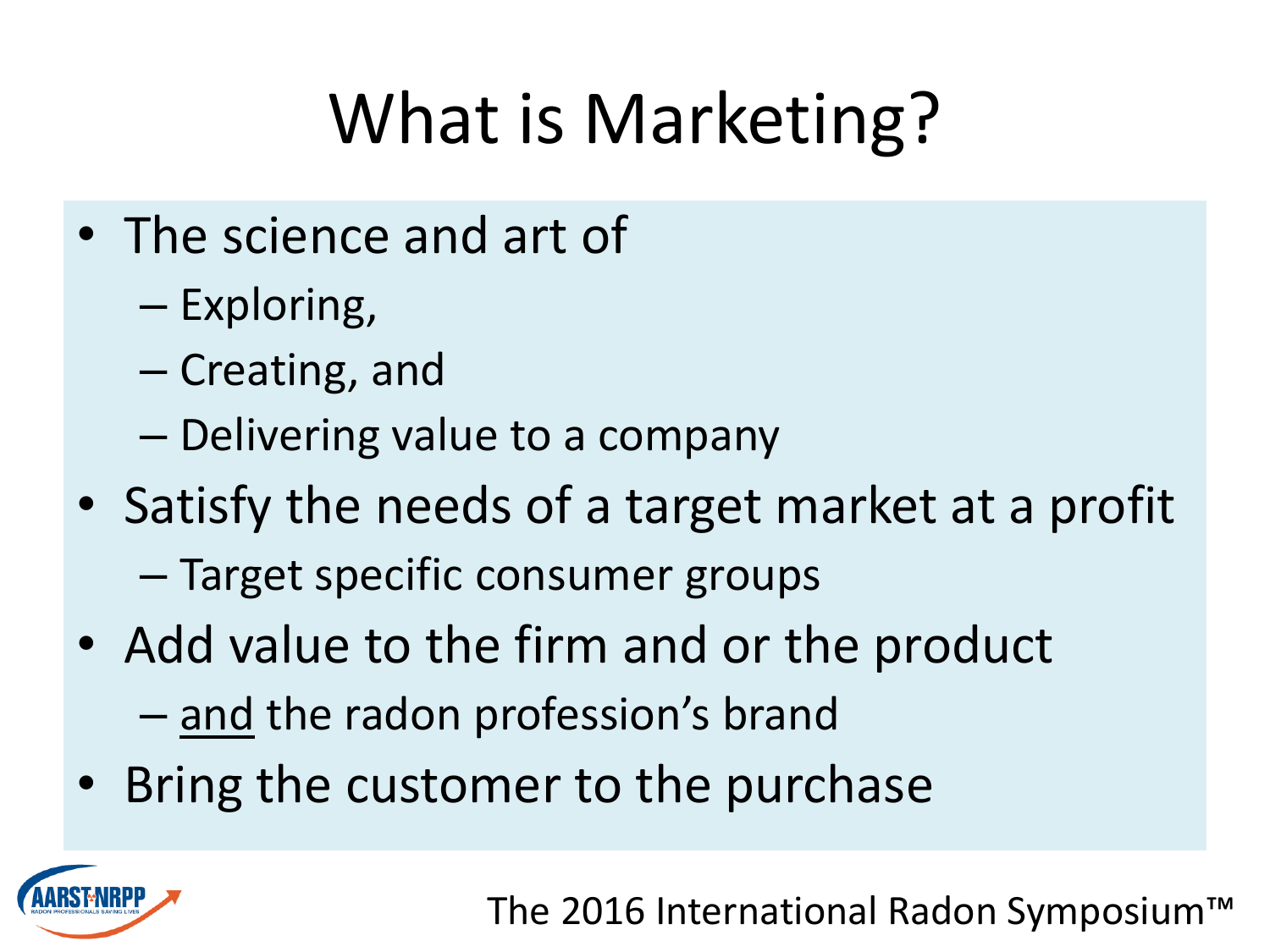# Radon Services Market Promotion

- Direct marketing
	- Paid mail marketing directly to the customers house
- Sales promotion
	- Marketing of discount services/product offerings
	- Promotional financing
	- Demonstrations
- Personal selling
	- Mostly business-to-business (B2B)
- Public relations
	- Direct relationships with the target community
	- Non-paid
	- Controlled through the media
- **Advertising** 
	- Paid promotion via a contracted media outlet
		- Radio/TV ads
		- Newspaper ads
		- Paid internet ads

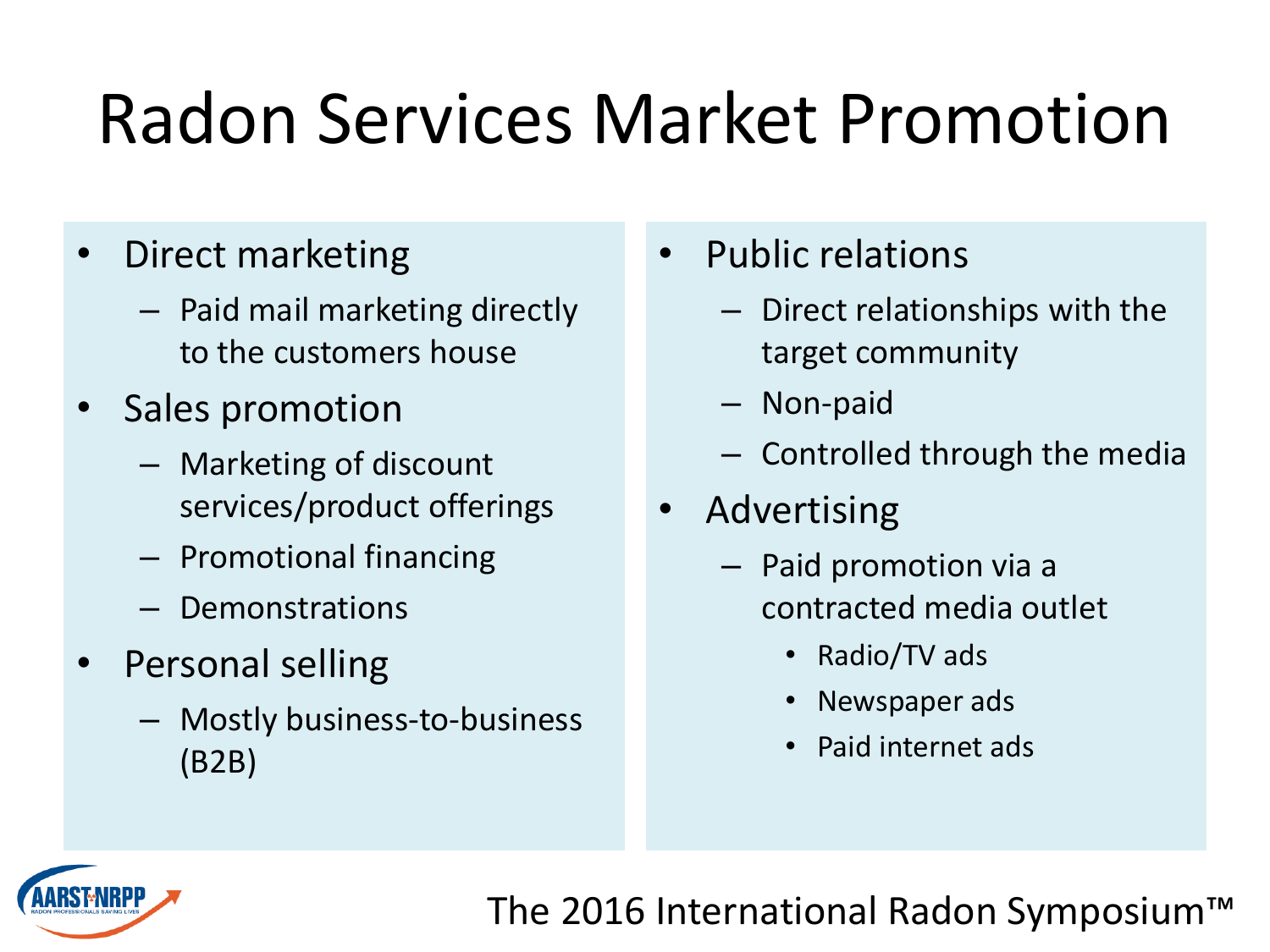## Digital Ecosystem



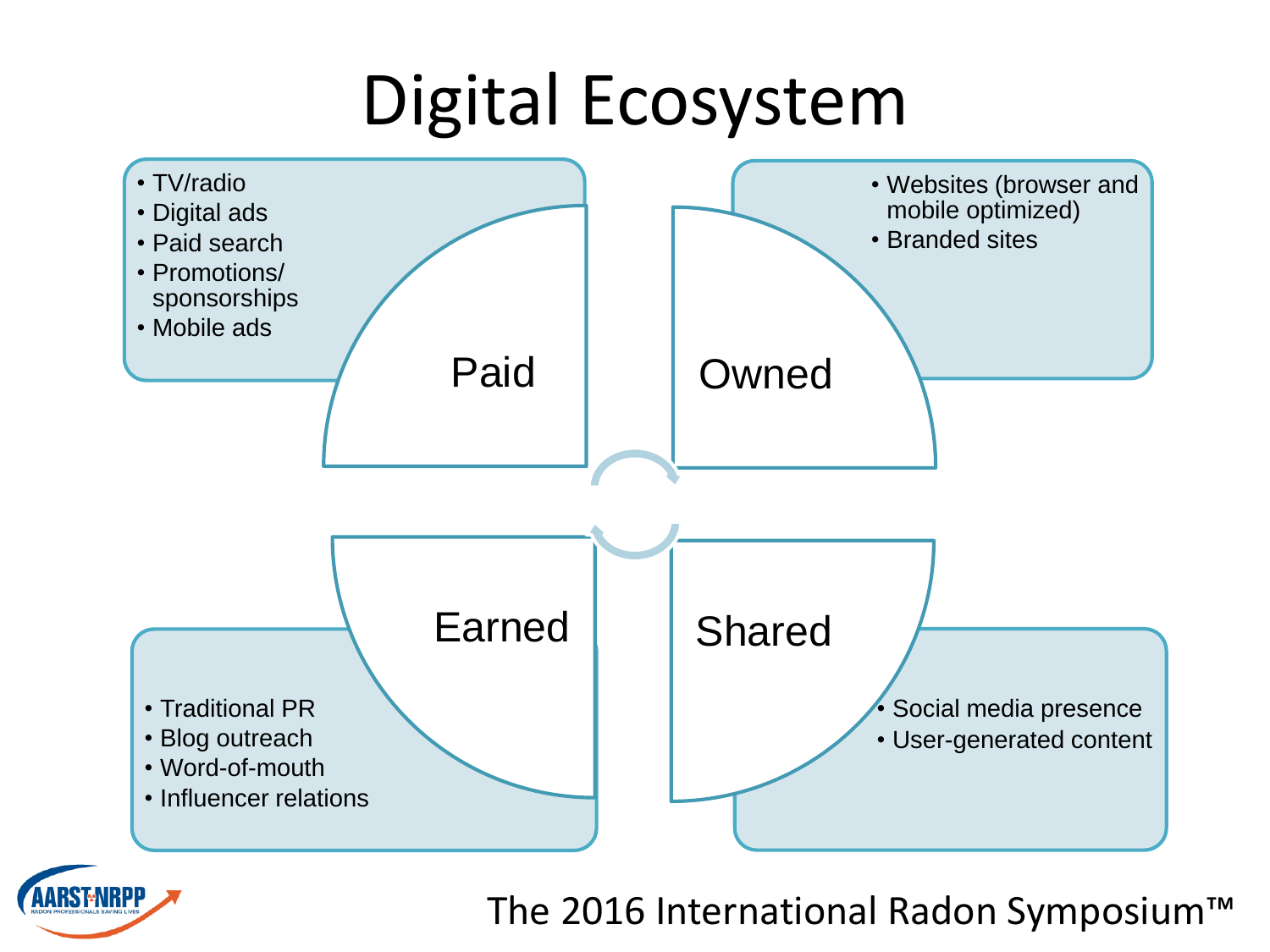Public Relations Marketing for Radon Services

Examples of radon-specific public relations

- Non-paid marketing
- Providing a no-charge measurement of a new Habitat for Humanity home
- Writing an op-ed or letter to the editor announcing NRAP and urging public action

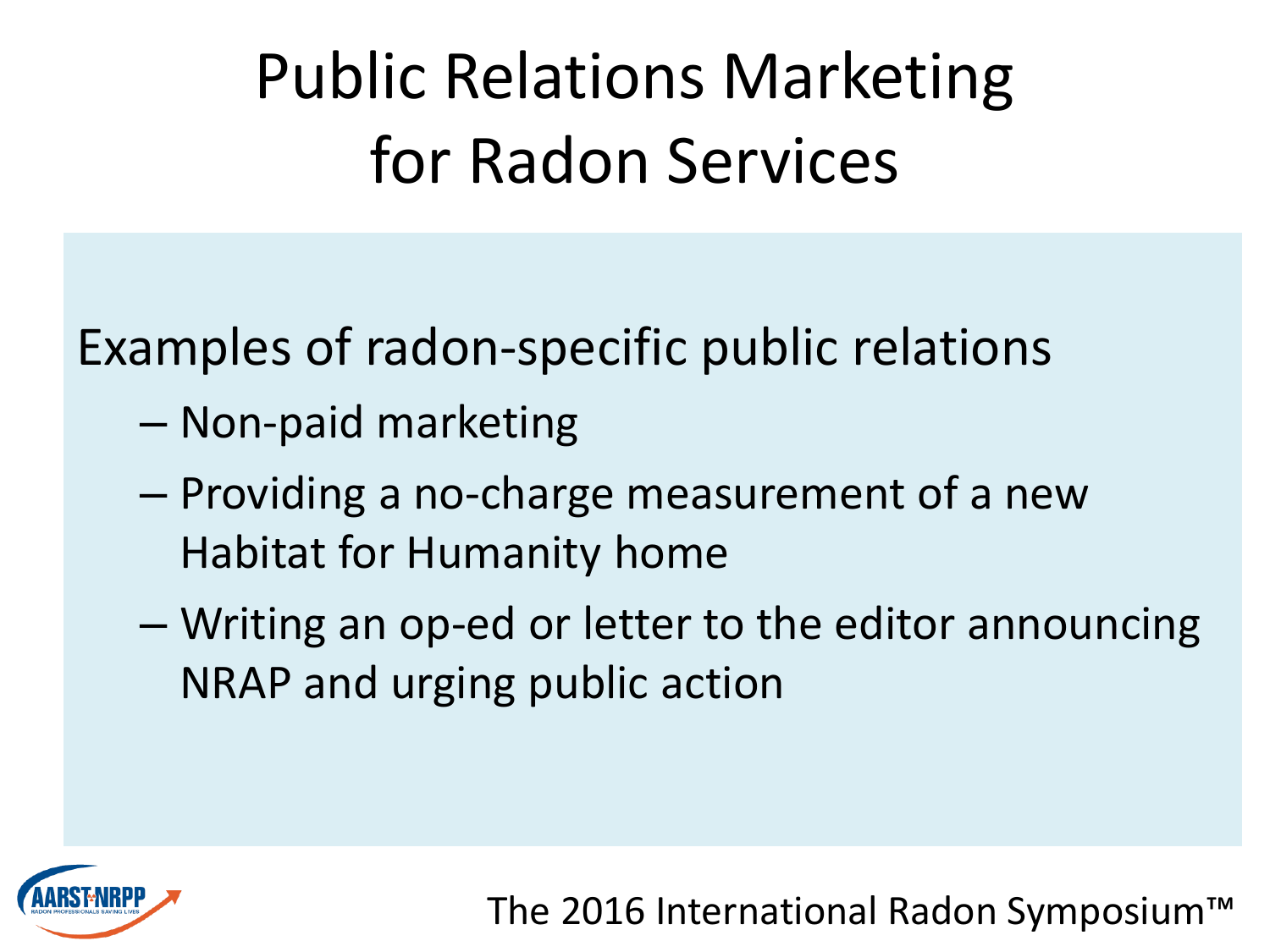## NRAP Marketing is Radon Services Marketing

Get the NRAP strategy out:

- Seek local media coverage of the NRAP
- Add link to webpage, email signature, social media
	- [http://aarst-nrpp.com](http://aarst-nrpp.com/)
- Mention NRAP at business and civic events
	- "What's new in the radon field"
- Inform builder, realtor, inspector colleagues

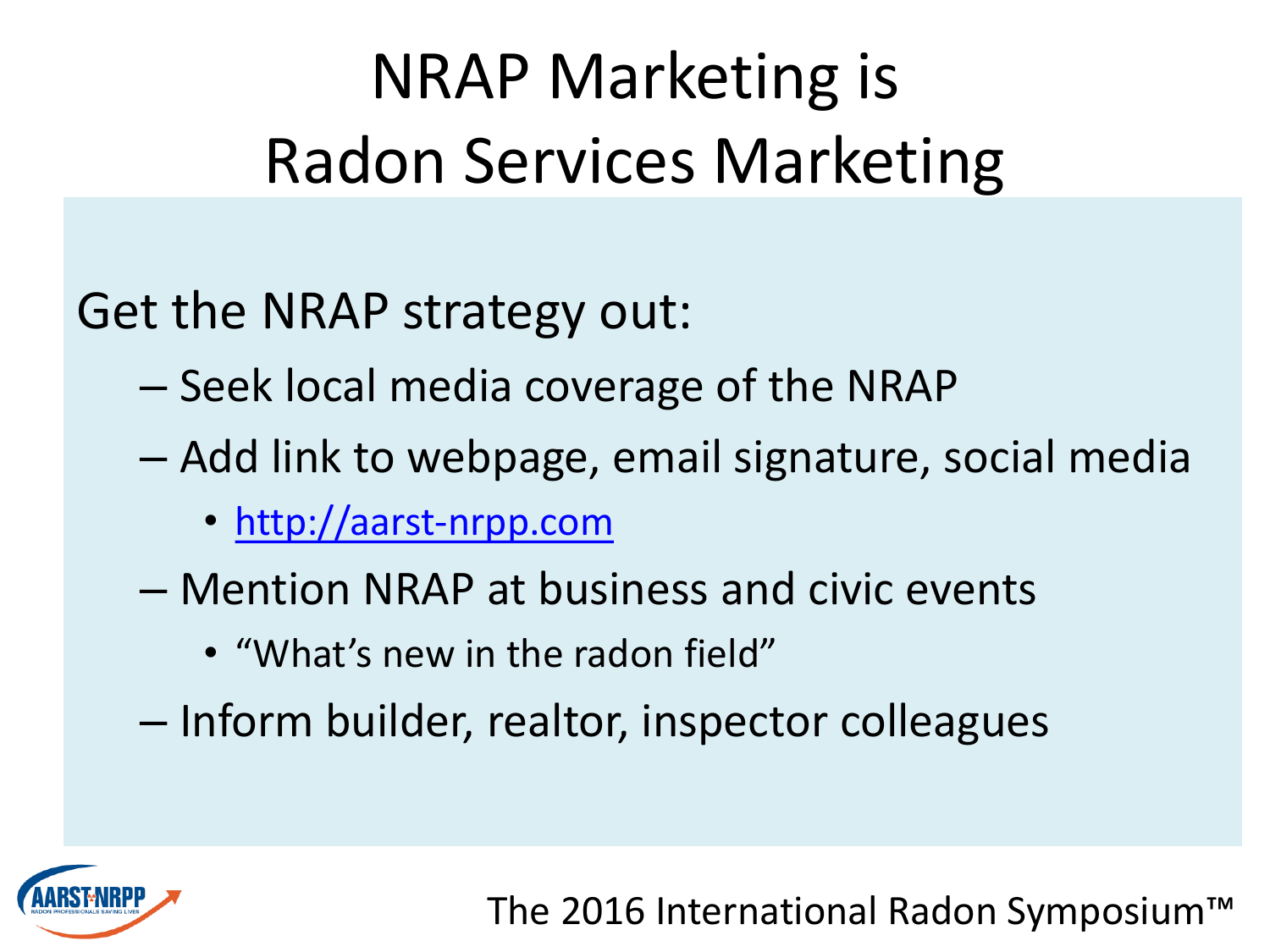## Connecting in Your Community to Achieve Systems Change

Treat the NRAP as a platform for promoting specific policies that will reduce risk - while strengthening the radon business climate:

- Notification/disclosure policies for homebuyers
	- 9 states require disclosure, warning, pamphlet
	- 26 other states only require test result disclosure
- Radon resistant new construction
	- Only 8 states require RRNC (in zone 1 or more counties)
- Radon testing for homebuyers
	- 1 county, no states require this

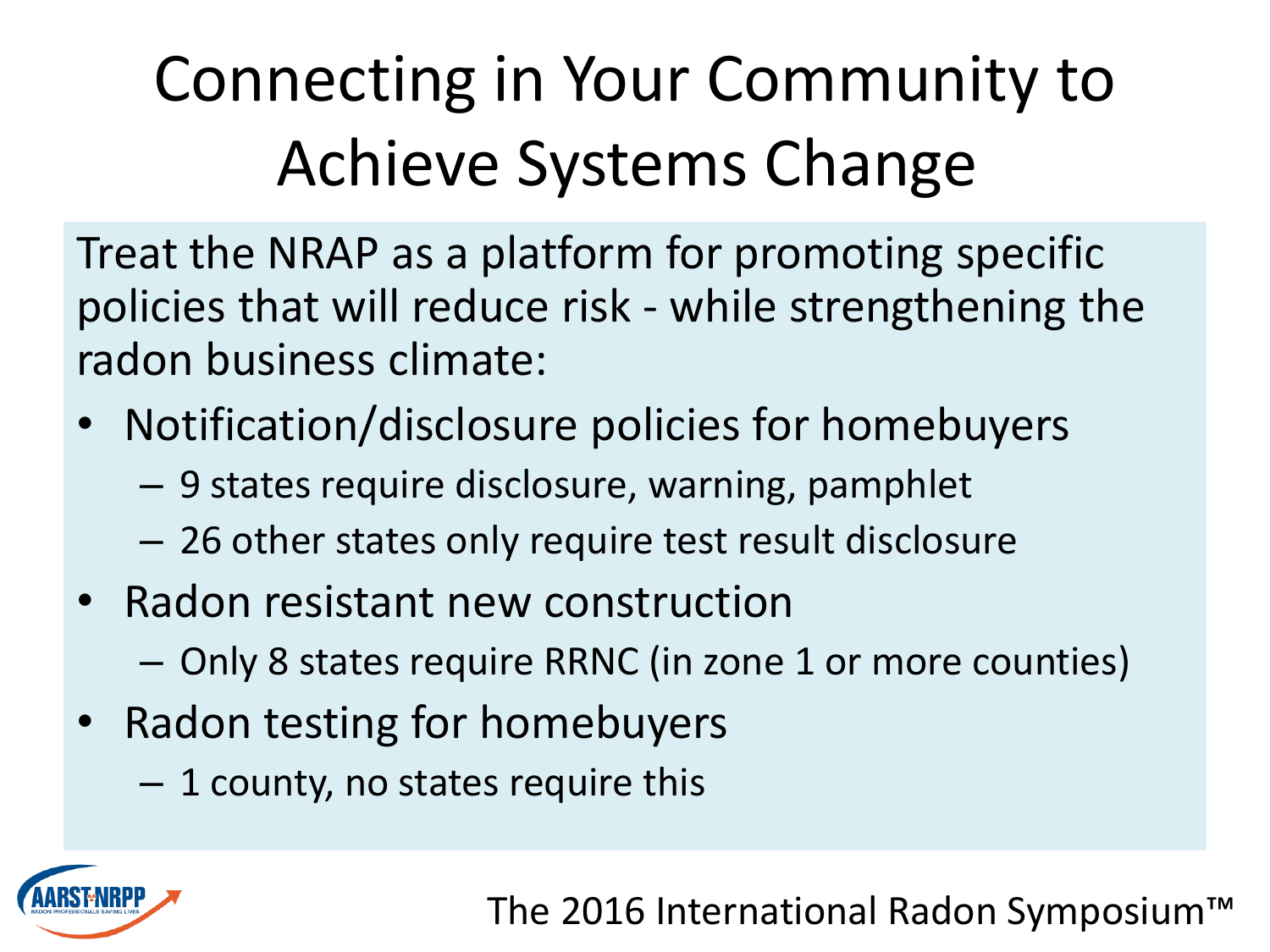## Connecting in Your Community to Achieve Systems Change

Leverage the NRAP to advance practices that will strengthen radon services' delivery and availability:

- Laws recognizing quality professional standards for certified radon services
	- 6 states recognize NRPP
	- 11 other states regulate radon services w/o NRPP
- Promotion of the radon profession so that more certified radon professionals are available to meet the need
- Inclusion of radon testing with home energy upgrades
- Priority on radon awareness by the state cancer control plan and public health and medical providers

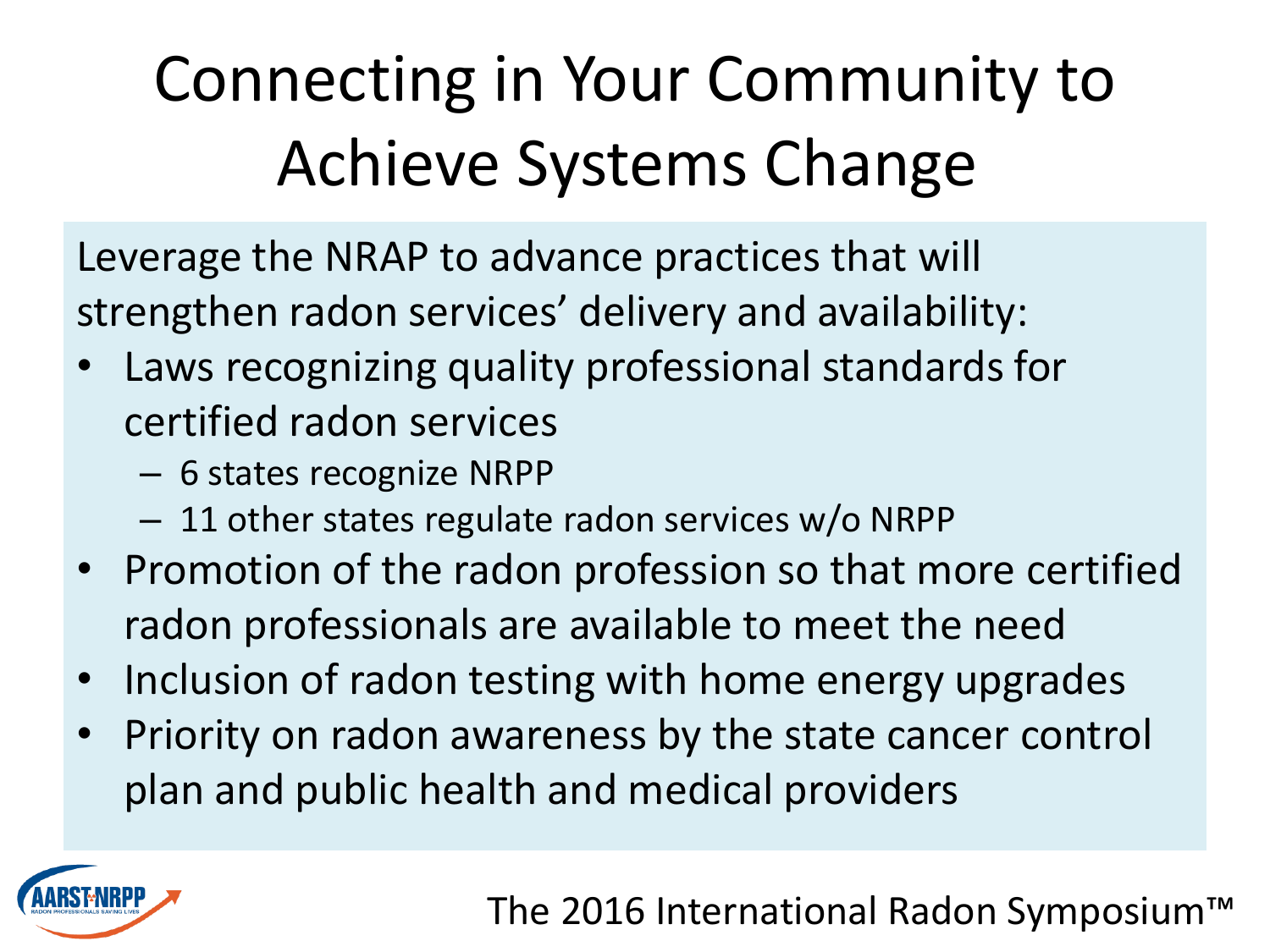## Demonstrating the Trend

Tell prospective and past customers about the NRAP as evidence of risk reduction movement

- convince an undecided customer
- develop an emotional connection
- promote early adopter pride
- develop customer attitudes about radon services
- drive brand loyalty